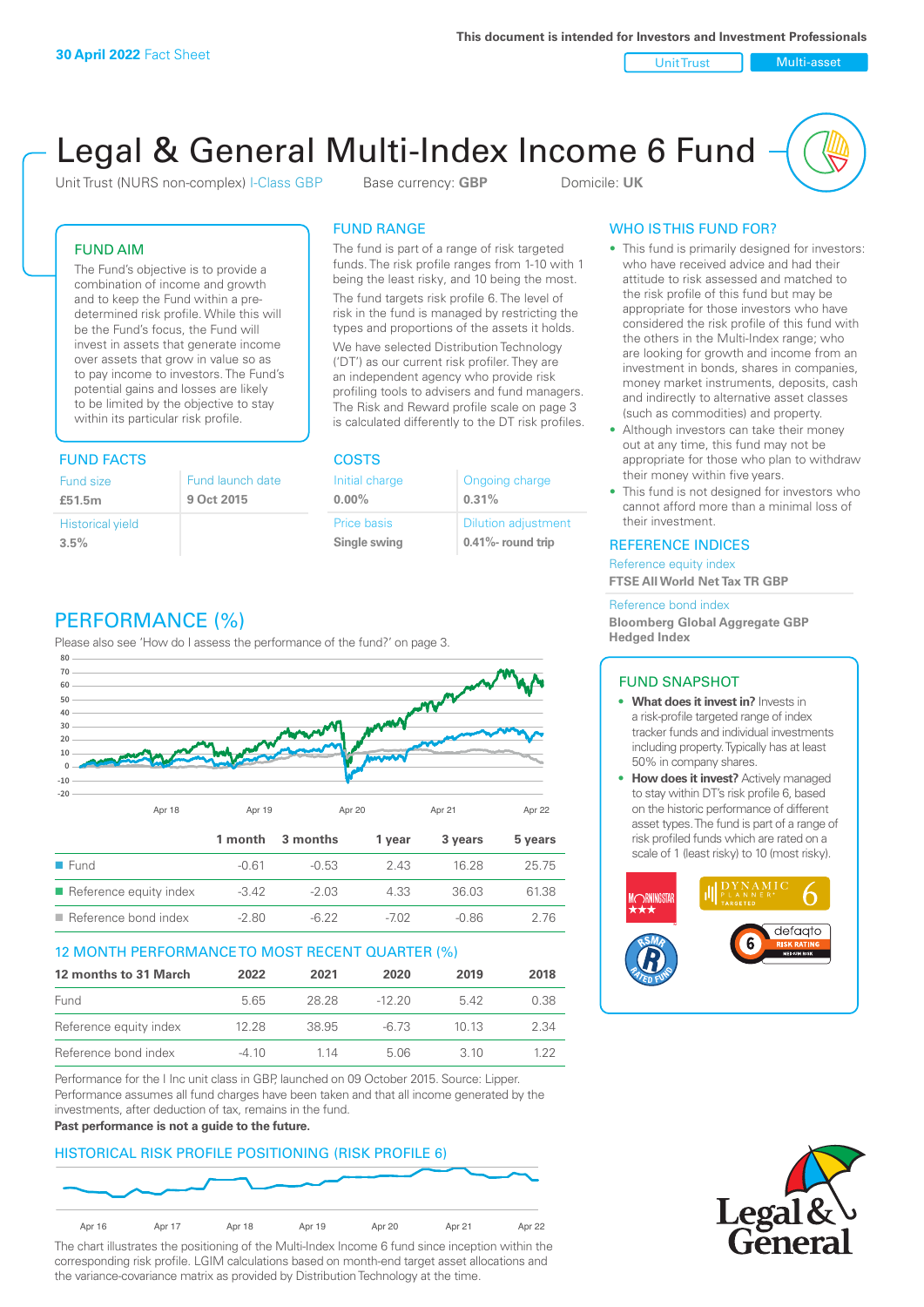# Legal & General Multi-Index Income 6 Fund

Unit Trust (NURS non-complex) I-Class GBP

# PORTFOLIO BREAKDOWN

All data source LGIM unless otherwise stated. Totals may not sum due to rounding.





# FUND MANAGERS

The fund managers have responsibility for managing the multi-index fund range. They are part of the Multi-Asset Funds (MAF) team in LGIM. This team focuses on designing and managing multi-asset funds that are tailored to match the specific objectives of various client types. The team sits within a wider Asset Allocation team which combines both depth of experience with a broad range of expertise from different fields, including fund management, investment consulting and risk management roles.

# TOP 10 HOLDINGS (%)

| L&G Quality Equity Dividends ESG Exclusions UK ETF               | 20.0 |
|------------------------------------------------------------------|------|
| L&G Quality Equity Dividends ESG Exclusions Emerging Markets ETF | 9.0  |
| L&G US Index Trust                                               | 7.8  |
| L&G Quality Equity Dividends ESG Exclusions Europe ex UK ETF     | 7.5  |
| L&G UK Index Trust                                               | 7.0  |
| L&G Quality Equity Dividends ESG Exclusions Asia ex Japan ETF    | 6.5  |
| L&G Emerging Markets Government Bond (Local Currency) Index Fund | 5.5  |
| L&G Active Global High Yield Bond Fund                           | 5.0  |
| L&G Emerging Markets Government Bond (US\$) Index Fund           | 5.0  |
| Global REITs Index Trust                                         | 4.0  |